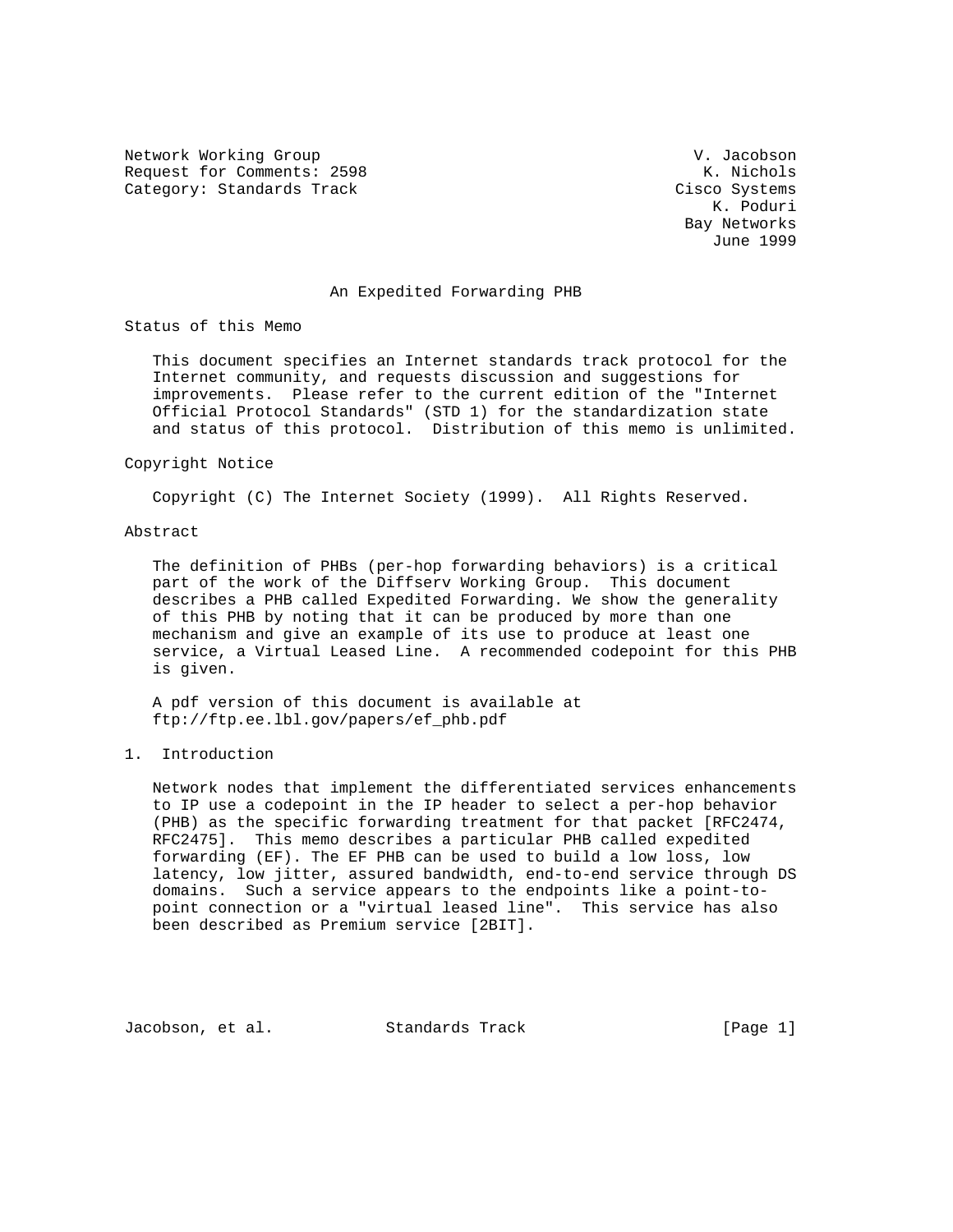Loss, latency and jitter are all due to the queues traffic experiences while transiting the network. Therefore providing low loss, latency and jitter for some traffic aggregate means ensuring that the aggregate sees no (or very small) queues. Queues arise when (short-term) traffic arrival rate exceeds departure rate at some node. Thus a service that ensures no queues for some aggregate is equivalent to bounding rates such that, at every transit node, the aggregate's maximum arrival rate is less than that aggregate's minimum departure rate.

Creating such a service has two parts:

- 1) Configuring nodes so that the aggregate has a well-defined minimum departure rate. ("Well-defined" means independent of the dynamic state of the node. In particular, independent of the intensity of other traffic at the node.)
- 2) Conditioning the aggregate (via policing and shaping) so that its arrival rate at any node is always less than that node's configured minimum departure rate.

 The EF PHB provides the first part of the service. The network boundary traffic conditioners described in [RFC2475] provide the second part.

 The EF PHB is not a mandatory part of the Differentiated Services architecture, i.e., a node is not required to implement the EF PHB in order to be considered DS-compliant. However, when a DS-compliant node claims to implement the EF PHB, the implementation must conform to the specification given in this document.

 The next sections describe the EF PHB in detail and give examples of how it might be implemented. The keywords "MUST", "MUST NOT", "REQUIRED", "SHOULD", "SHOULD NOT", and "MAY" that appear in this document are to be interpreted as described in [Bradner97].

2. Description of EF per-hop behavior

 The EF PHB is defined as a forwarding treatment for a particular diffserv aggregate where the departure rate of the aggregate's packets from any diffserv node must equal or exceed a configurable rate. The EF traffic SHOULD receive this rate independent of the intensity of any other traffic attempting to transit the node. It SHOULD average at least the configured rate when measured over any time interval equal to or longer than the time it takes to send an output link MTU sized packet at the configured rate. (Behavior at time scales shorter than a packet time at the configured rate is

Jacobson, et al. Standards Track [Page 2]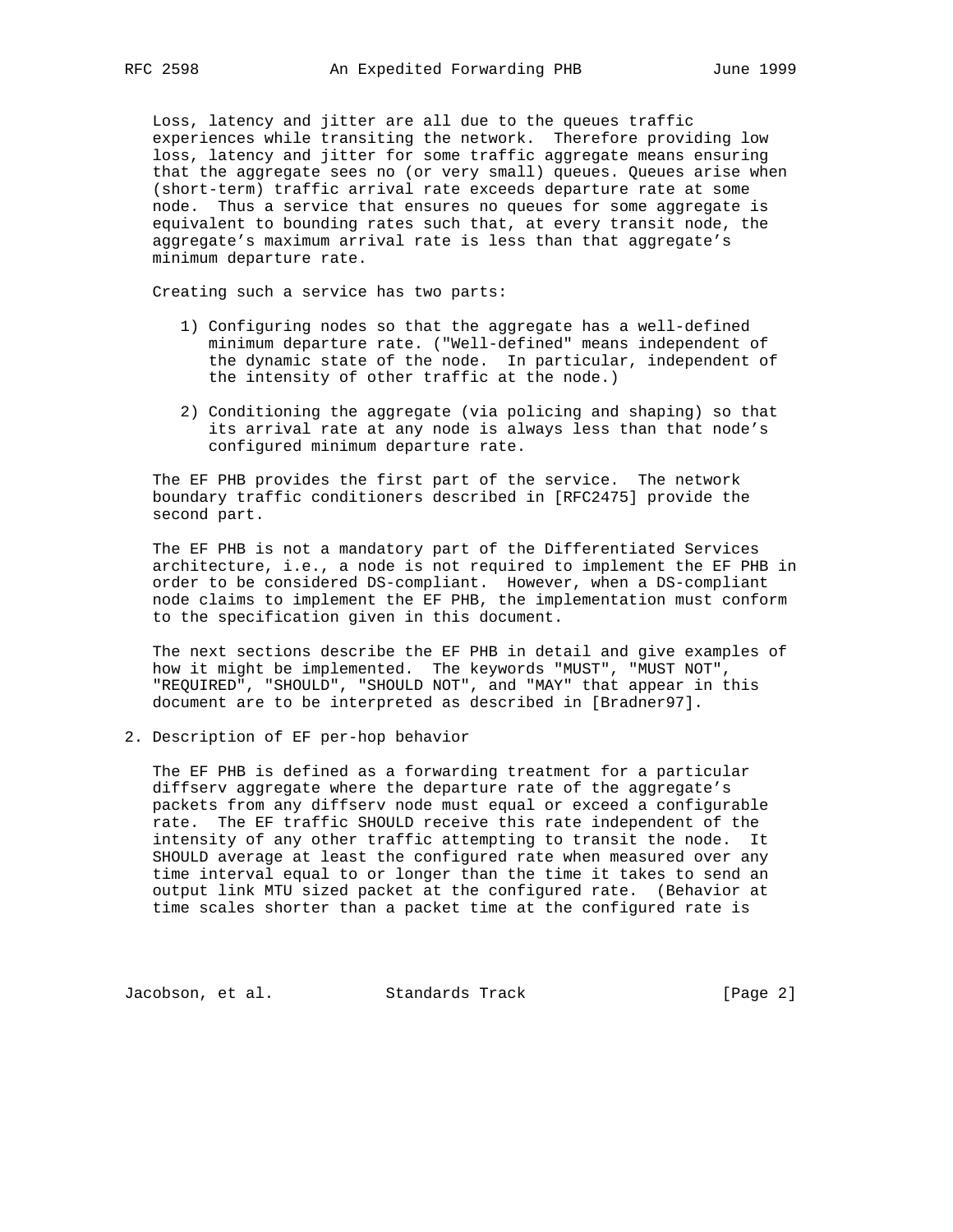deliberately not specified.) The configured minimum rate MUST be settable by a network administrator (using whatever mechanism the node supports for non-volatile configuration).

 If the EF PHB is implemented by a mechanism that allows unlimited preemption of other traffic (e.g., a priority queue), the implementation MUST include some means to limit the damage EF traffic could inflict on other traffic (e.g., a token bucket rate limiter). Traffic that exceeds this limit MUST be discarded. This maximum EF rate, and burst size if appropriate, MUST be settable by a network administrator (using whatever mechanism the node supports for non volatile configuration). The minimum and maximum rates may be the same and configured by a single parameter.

 The Appendix describes how this PHB can be used to construct end-to end services.

2.2 Example Mechanisms to Implement the EF PHB

 Several types of queue scheduling mechanisms may be employed to deliver the forwarding behavior described in section 2.1 and thus implement the EF PHB. A simple priority queue will give the appropriate behavior as long as there is no higher priority queue that could preempt the EF for more than a packet time at the configured rate. (This could be accomplished by having a rate policer such as a token bucket associated with each priority queue to bound how much the queue can starve other traffic.)

 It's also possible to use a single queue in a group of queues serviced by a weighted round robin scheduler where the share of the output bandwidth assigned to the EF queue is equal to the configured rate. This could be implemented, for example, using one PHB of a Class Selector Compliant set of PHBs [RFC2474].

 Another possible implementation is a CBQ [CBQ] scheduler that gives the EF queue priority up to the configured rate.

 All of these mechanisms have the basic properties required for the EF PHB though different choices result in different ancillary behavior such as jitter seen by individual microflows. See Appendix A.3 for simulations that quantify some of these differences.

2.3 Recommended codepoint for this PHB

Codepoint 101110 is recommended for the EF PHB.

Jacobson, et al. Standards Track [Page 3]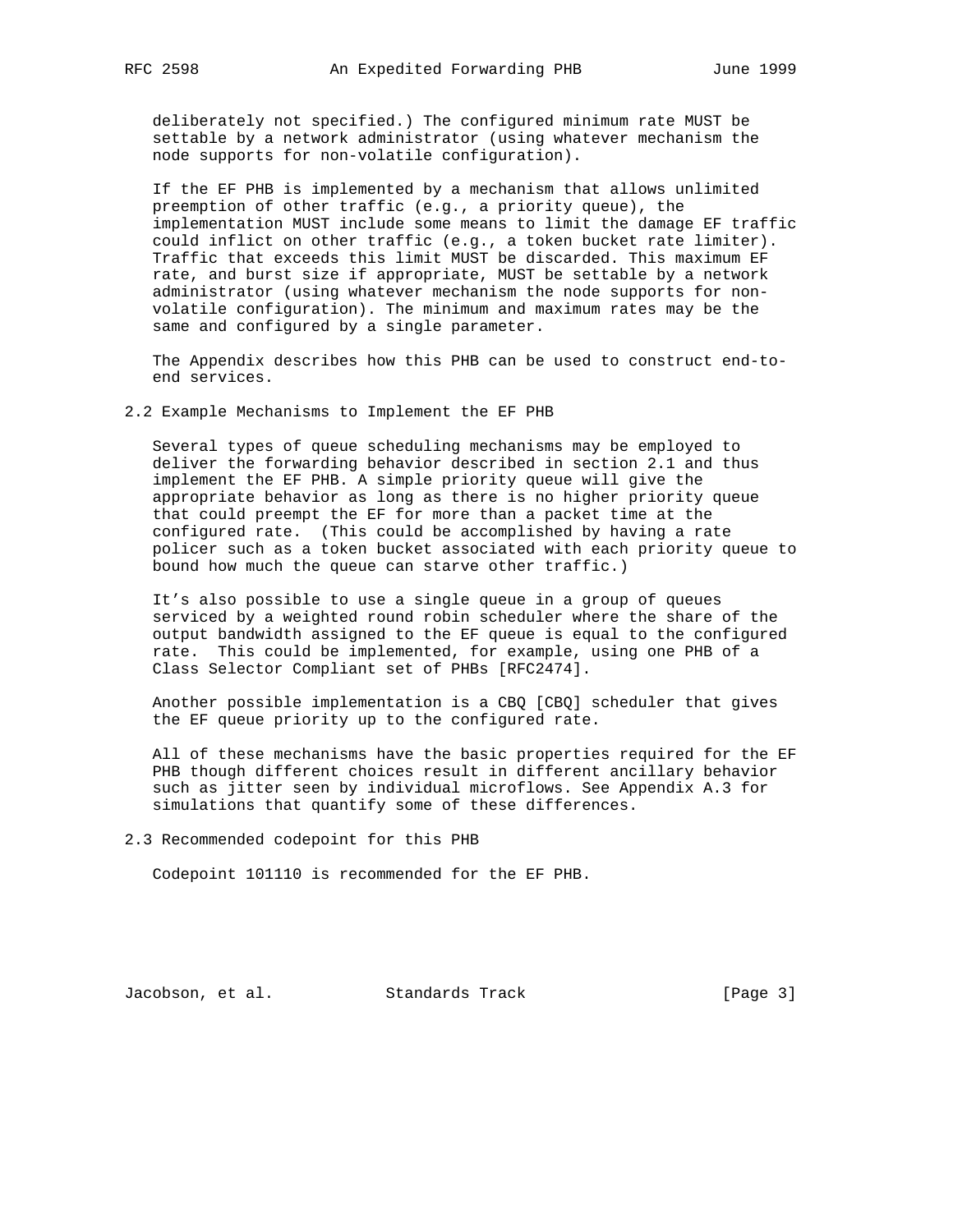# 2.4 Mutability

 Packets marked for EF PHB MAY be remarked at a DS domain boundary only to other codepoints that satisfy the EF PHB. Packets marked for EF PHBs SHOULD NOT be demoted or promoted to another PHB by a DS domain.

2.5 Tunneling

 When EF packets are tunneled, the tunneling packets must be marked as EF.

2.6 Interaction with other PHBs

 Other PHBs and PHB groups may be deployed in the same DS node or domain with the EF PHB as long as the requirement of section 2.1 is met.

3. Security Considerations

 To protect itself against denial of service attacks, the edge of a DS domain MUST strictly police all EF marked packets to a rate negotiated with the adjacent upstream domain. (This rate must be <= the EF PHB configured rate.) Packets in excess of the negotiated rate MUST be dropped. If two adjacent domains have not negotiated an EF rate, the downstream domain MUST use 0 as the rate (i.e., drop all EF marked packets).

 Since the end-to-end premium service constructed from the EF PHB requires that the upstream domain police and shape EF marked traffic to meet the rate negotiated with the downstream domain, the downstream domain's policer should never have to drop packets. Thus these drops SHOULD be noted (e.g., via SNMP traps) as possible security violations or serious misconfiguration. Similarly, since the aggregate EF traffic rate is constrained at every interior node, the EF queue should never overflow so if it does the drops SHOULD be noted as possible attacks or serious misconfiguration.

4. IANA Considerations

 This document allocates one codepoint, 101110, in Pool 1 of the code space defined by [RFC2474].

Jacobson, et al. Standards Track [Page 4]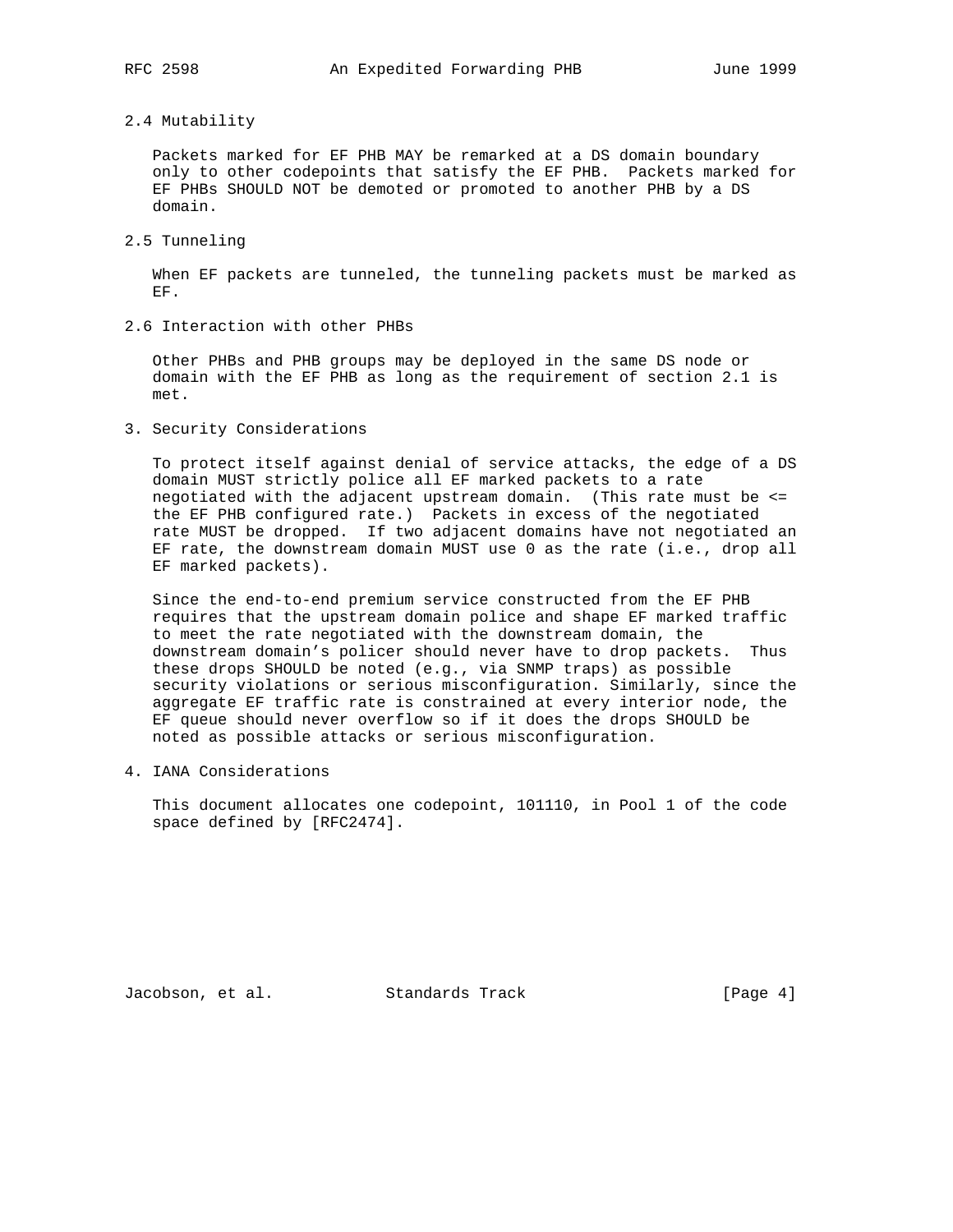# 5. References

- [Bradner97] Bradner, S., "Key words for use in RFCs to Indicate Requirement Levels", BCP 14, RFC 2119, March 1997.
- [RFC2474] Nichols, K., Blake, S., Baker, F. and D. Black, "Definition of the Differentiated Services Field (DS Field) in the IPv4 and IPv6 Headers", RFC 2474, December 1998.
- [RFC2475] Black, D., Blake, S., Carlson, M., Davies, E., Wang, Z. and W. Weiss, "An Architecture for Differentiated Services", RFC 2475, December 1998.
- [2BIT] K. Nichols, V. Jacobson, and L. Zhang, "A Two-bit Differentiated Services Architecture for the Internet", Work in Progress, ftp://ftp.ee.lbl.gov/papers/dsarch.pdf
- [CBQ] S. Floyd and V. Jacobson, "Link-sharing and Resource Management Models for Packet Networks", IEEE/ACM Transactions on Networking, Vol. 3 no. 4, pp. 365-386, August 1995.
- [RFC2415] Poduri, K. and K. Nichols, "Simulation Studies of Increased Initial TCP Window Size", RFC 2415, September 1998.
- [LCN] K. Nichols, "Improving Network Simulation with Feedback", Proceedings of LCN '98, October 1998.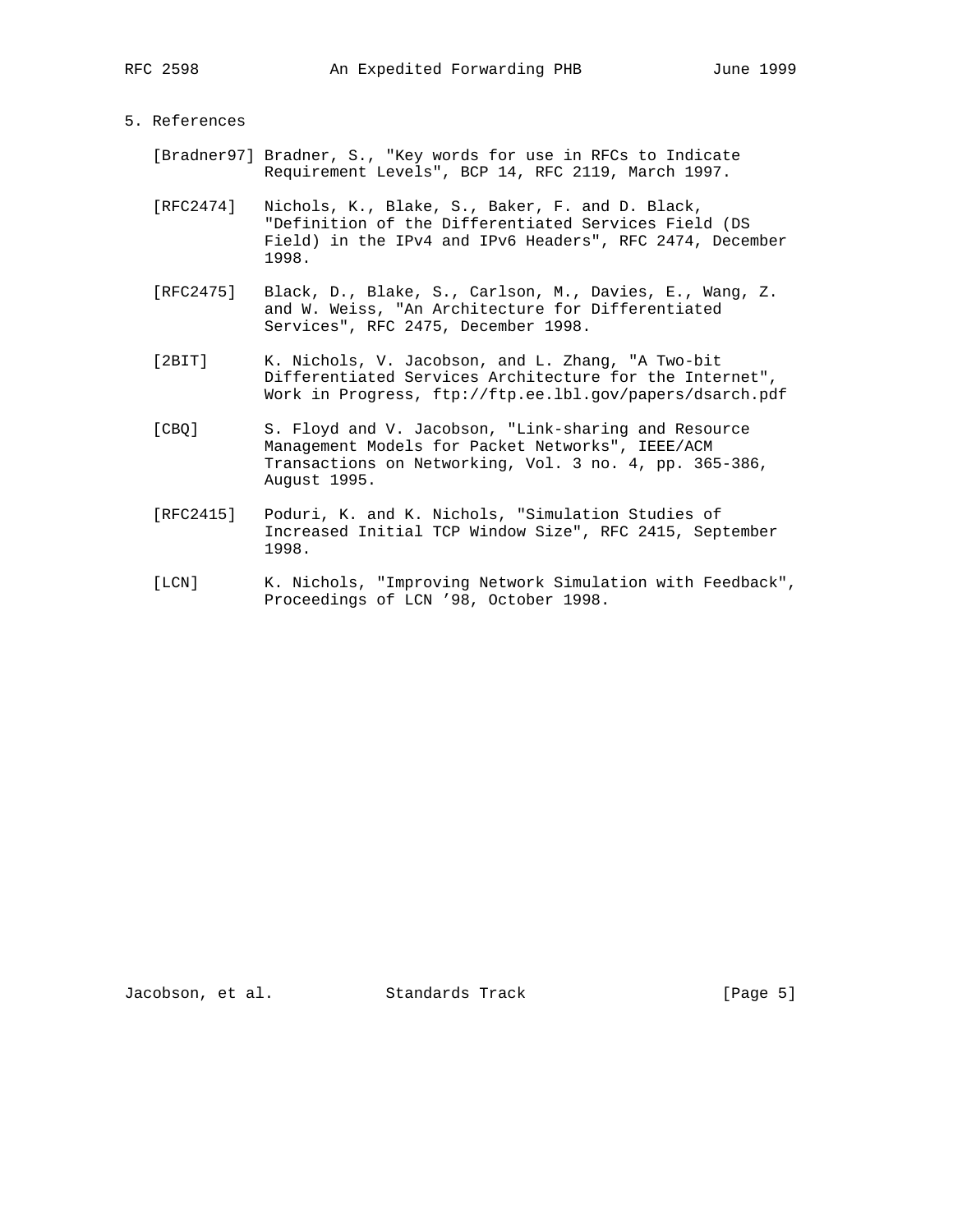6. Authors' Addresses

 Van Jacobson Cisco Systems, Inc 170 W. Tasman Drive San Jose, CA 95134-1706

EMail: van@cisco.com

 Kathleen Nichols Cisco Systems, Inc 170 W. Tasman Drive San Jose, CA 95134-1706

EMail: kmn@cisco.com

 Kedarnath Poduri Bay Networks, Inc. 4401 Great America Parkway Santa Clara, CA 95052-8185

EMail: kpoduri@baynetworks.com

Jacobson, et al. Standards Track [Page 6]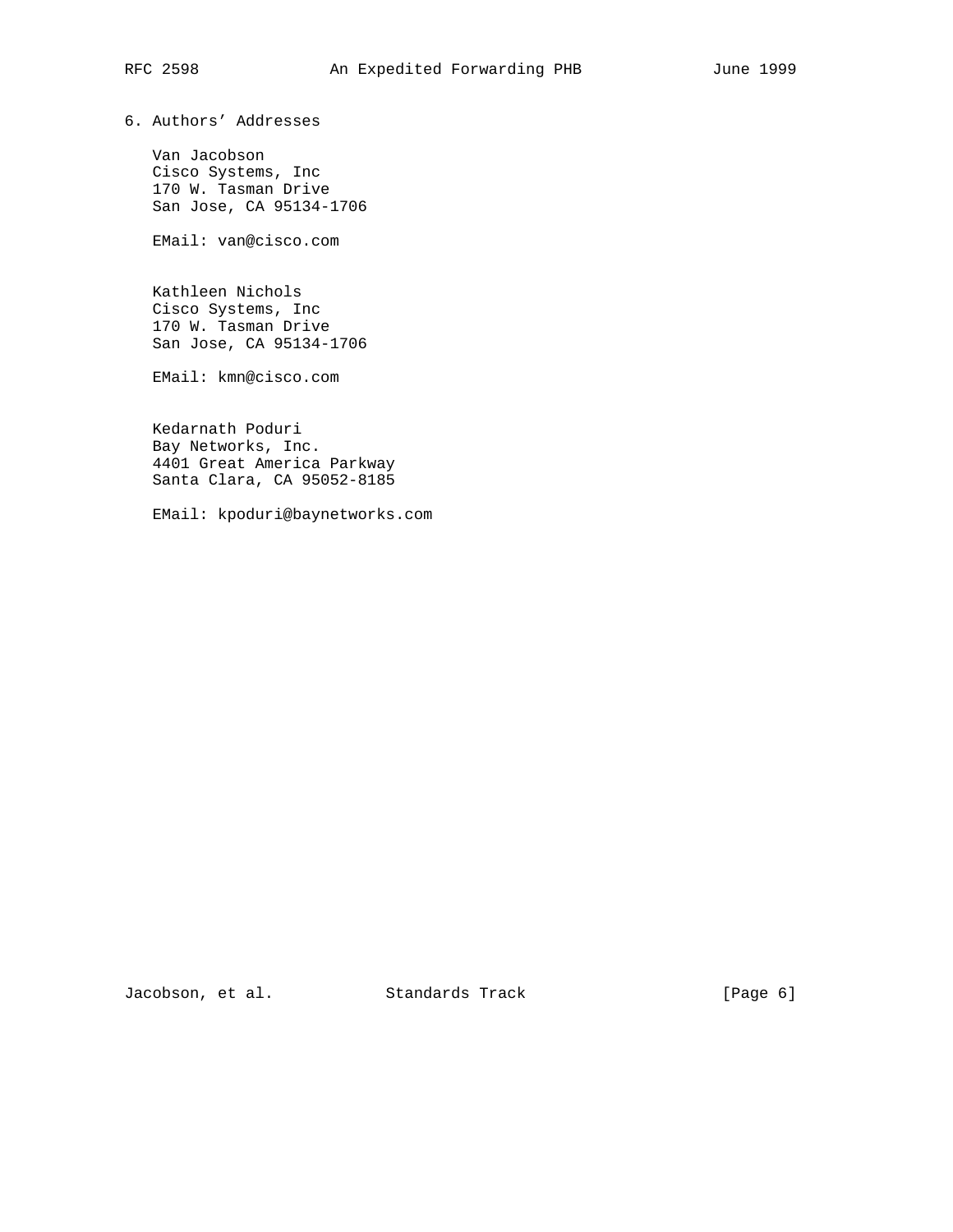Appendix A: Example use of and experiences with the EF PHB

A.1 Virtual Leased Line Service

 A VLL Service, also known as Premium service [2BIT], is quantified by a peak bandwidth.

A.2 Experiences with its use in ESNET

 A prototype of the VLL service has been deployed on DOE's ESNet backbone. This uses weighted-round-robin queuing features of Cisco 75xx series routers to implement the EF PHB. The early tests have been very successful and work is in progress to make the service available on a routine production basis (see ftp://ftp.ee.lbl.gov/talks/vj-doeqos.pdf and ftp://ftp.ee.lbl.gov/talks/vj-i2qos-may98.pdf for details).

- A.3 Simulation Results
- A.3.1 Jitter variation

 In section 2.2, we pointed out that a number of mechanisms might be used to implement the EF PHB. The simplest of these is a priority queue (PQ) where the arrival rate of the queue is strictly less than its service rate. As jitter comes from the queuing delay along the path, a feature of this implementation is that EF-marked microflows will see very little jitter at their subscribed rate since packets spend little time in queues. The EF PHB does not have an explicit jitter requirement but it is clear from the definition that the expected jitter in a packet stream that uses a service based on the EF PHB will be less with PQ than with best-effort delivery. We used simulation to explore how weighted round-robin (WRR) compares to PQ in jitter. We chose these two since they"re the best and worst cases, respectively, for jitter and we wanted to supply rough guidelines for EF implementers choosing to use WRR or similar mechanisms.

 Our simulation model is implemented in a modified ns-2 described in [RFC2415] and [LCN]. We used the CBQ modules included with ns-2 as a basis to implement priority queuing and WRR. Our topology has six hops with decreasing bandwidth in the direction of a single 1.5 Mbps bottleneck link (see figure 6). Sources produce EF-marked packets at an average bit rate equal to their subscribed packet rate. Packets are produced with a variation of +-10% from the interpacket spacing at the subscribed packet rate. The individual source rates were picked aggregate to 30% of the bottleneck link or 450 Kbps. A mixture of FTPs and HTTPs is then used to fill the link. Individual EF packet sources produce either all 160 byte packets or all 1500 byte packets.

Jacobson, et al. Standards Track [Page 7]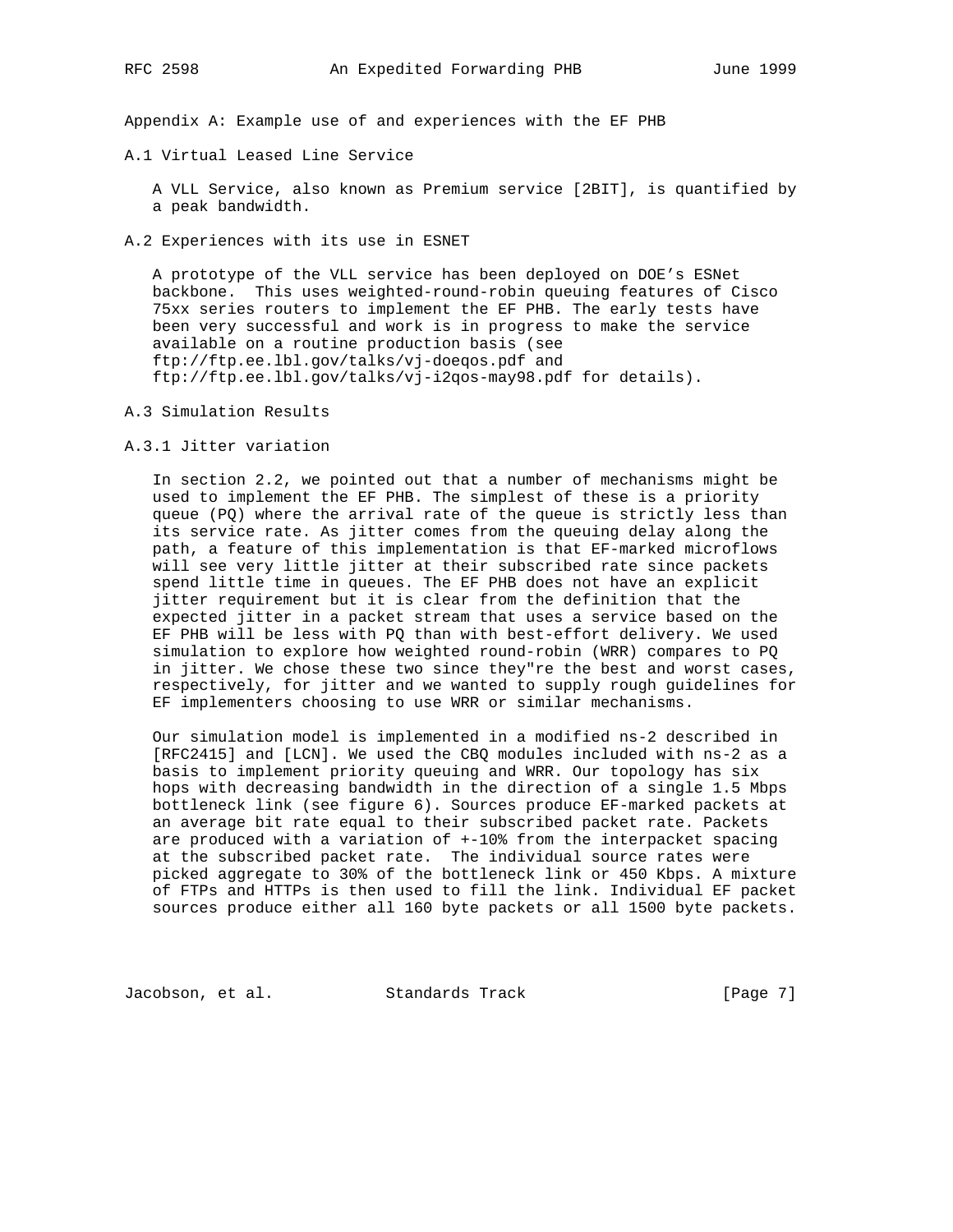Though we present the statistics of flows with one size of packet, all of the experiments used a mixture of short and long packet EF sources so the EF queues had a mix of both packet lengths.

 We defined jitter as the absolute value of the difference between the arrival times of two adjacent packets minus their departure times,  $|(aj-dj) - (ai-di)|$ . For the target flow of each experiment, we record the median and 90th percentile values of jitter (expressed as % of the subscribed EF rate) in a table. The pdf version of this document contains graphs of the jitter percentiles.

 Our experiments compared the jitter of WRR and PQ implementations of the EF PHB. We assessed the effect of different choices of WRR queue weight and number of queues on jitter. For WRR, we define the service-to-arrival rate ratio as the service rate of the EF queue (or the queue"s minimum share of the output link) times the output link bandwidth divided by the peak arrival rate of EF-marked packets at the queue. Results will not be stable if the WRR weight is chosen to exactly balance arrival and departure rates thus we used a minimum service-to-arrival ratio of 1.03. In our simulations this means that the EF queue gets at least 31% of the output links. In WRR simulations we kept the link full with other traffic as described above, splitting the non-EF-marked traffic among the non-EF queues. (It should be clear from the experiment description that we are attempting to induce worst-case jitter and do not expect these settings or traffic to represent a "normal" operating point.)

 Our first set of experiments uses the minimal service-to-arrival ratio of 1.06 and we vary the number of individual microflows composing the EF aggregate from 2 to 36. We compare these to a PQ implementation with 24 flows. First, we examine a microflow at a subscribed rate of 56 Kbps sending 1500 byte packets, then one at the same rate but sending 160 byte packets. Table 1 shows the 50th and 90th percentile jitter in percent of a packet time at the subscribed rate. Figure 1 plots the 1500 byte flows and figure 2 the 160 byte flows. Note that a packet-time for a 1500 byte packet at 56 Kbps is 214 ms, for a 160 byte packet 23 ms. The jitter for the large packets rarely exceeds half a subscribed rate packet-time, though most jitters for the small packets are at least one subscribed rate packet-time. Keep in mind that the EF aggregate is a mixture of small and large packets in all cases so short packets can wait for long packets in the EF queue. PQ gives a very low jitter.

 Table 1: Variation in jitter with number of EF flows: Service/arrival ratio of 1.06 and subscription rate of 56 Kbps (all values given as % of subscribed rate)

Jacobson, et al. Standards Track [Page 8]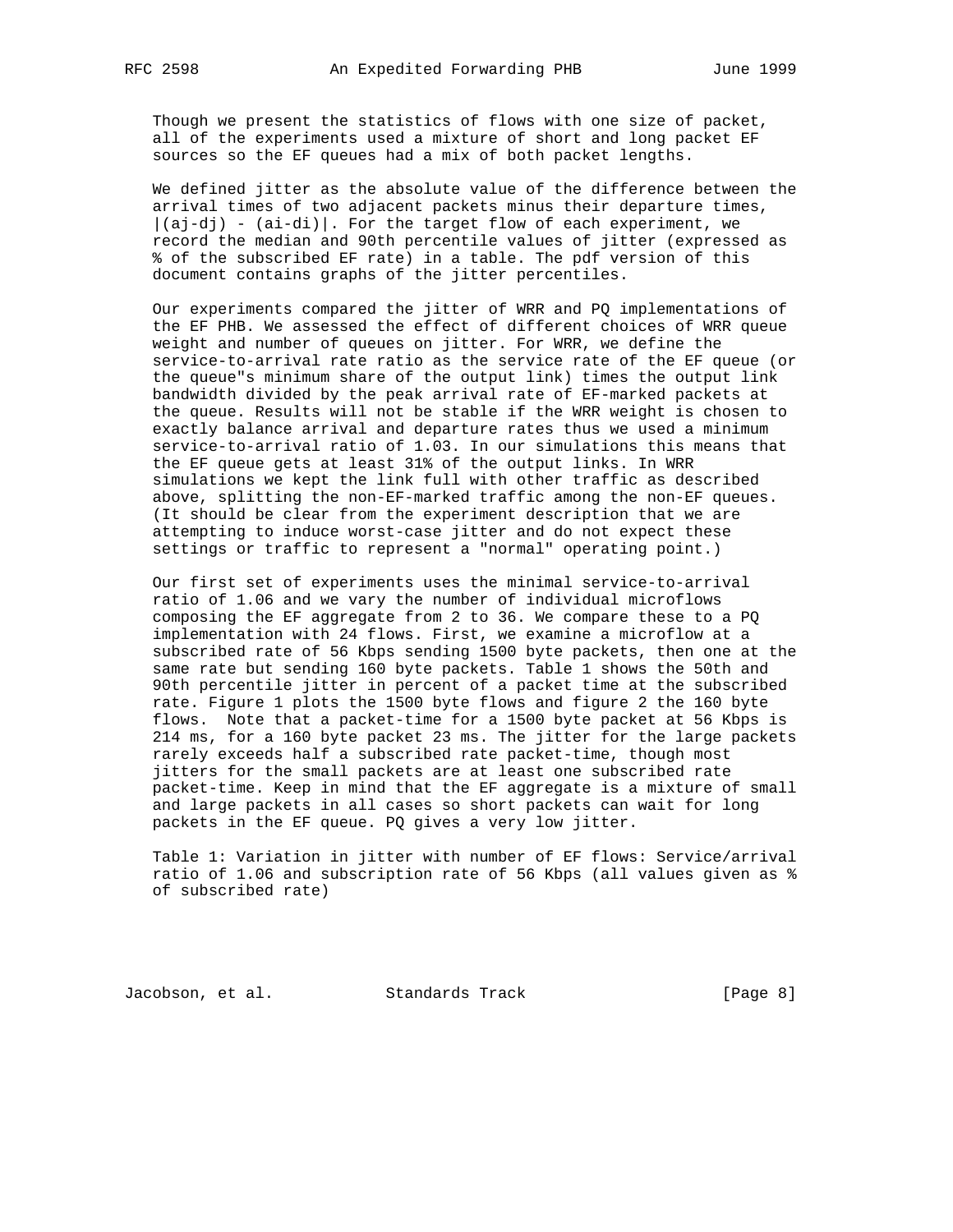|            |     |                      |     | 1500 byte pack. 160 byte packet |
|------------|-----|----------------------|-----|---------------------------------|
| # EF flows |     | 50th % 90th % 50th % |     | 90th %                          |
| PO(24)     |     | 5                    | 17  | 43                              |
|            | 11  | 47                   | 96  | 513                             |
|            | 12. | 35                   | 100 | 278                             |
| 8          | 10  | 25                   | 96  | 126                             |
| 2.4        | 1 R | 47                   | 96  | 143                             |

 Next we look at the effects of increasing the service-to-arrival ratio. This means that EF packets should remain enqueued for less time though the bandwidth available to the other queues remains the same. In this set of experiments the number of flows in the EF aggregate was fixed at eight and the total number of queues at five (four non-EF queues). Table 2 shows the results for 1500 and 160 byte flows. Figures 3 plots the 1500 byte results and figure 4 the 160 byte results. Performance gains leveled off at service-to-arrival ratios of 1.5. Note that the higher service-to-arrival ratios do not give the same performance as PQ, but now 90% of packets experience less than a subscribed packet-time of jitter even for the small packets.

 Table 2: Variation in Jitter of EF flows: service/arrival ratio varies, 8 flow aggregate, 56 Kbps subscribed rate

| WRR                            |    | 1500 byte pack. 160 byte packet |     |        |  |
|--------------------------------|----|---------------------------------|-----|--------|--|
| $Ser/Arr 50th$ % 90th % 50th % |    |                                 |     | 90th % |  |
| PO.                            |    |                                 | 17  | 43     |  |
| 1.03                           | 14 | 27                              | 100 | 178    |  |
| 1.30                           | 7  | 21                              | 65  | 113    |  |
| 1.50                           | 5  | 13                              | 57  | 104    |  |
| 1.70                           | 5  | 13                              | 57  | 100    |  |
| 2.00                           | 5  | 13                              | 57  | 104    |  |
| 3.00                           | 5  | 13                              | 57  | 100    |  |

 Increasing the number of queues at the output interfaces can lead to more variability in the service time for EF packets so we carried out an experiment varying the number of queues at each output port. We fixed the number of flows in the aggregate to eight and used the minimal 1.03 service-to-arrival ratio. Results are shown in figure 5 and table 3. Figure 5 includes PQ with 8 flows as a baseline.

Jacobson, et al. Standards Track [Page 9]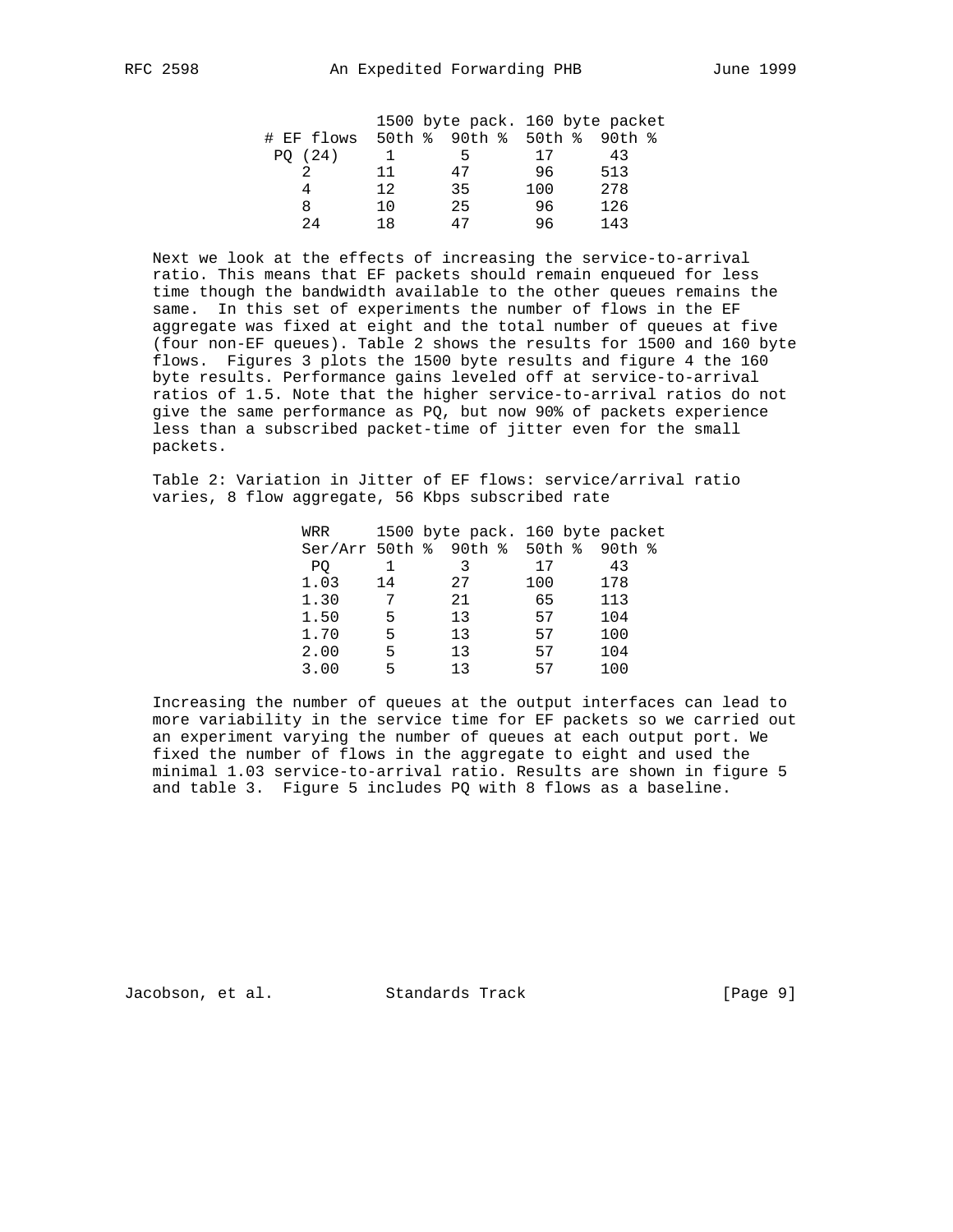Table 3: Variation in Jitter with Number of Queues at Output Interface: Service-to-arrival ratio is 1.03, 8 flow aggregate

| $\#$ EF |     | 1500 byte packet |
|---------|-----|------------------|
| flows   |     | 50th % 90th %    |
| PO (8)  |     |                  |
|         |     | 21               |
|         |     | 2.1              |
| ჩ       | Χ   | 22               |
|         | 1 በ | 23               |

 It appears that most jitter for WRR is low and can be reduced by a proper choice of the EF queue's WRR share of the output link with respect to its subscribed rate. As noted, WRR is a worst case while PQ is the best case. Other possibilities include WFQ or CBQ with a fixed rate limit for the EF queue but giving it priority over other queues. We expect the latter to have performance nearly identical with PQ though future simulations are needed to verify this. We have not yet systematically explored effects of hop count, EF allocations other than 30% of the link bandwidth, or more complex topologies. The information in this section is not part of the EF PHB definition but provided simply as background to guide implementers.

#### A.3.2 VLL service

 We used simulation to see how well a VLL service built from the EF PHB behaved, that is, does it look like a 'leased line' at the subscribed rate. In the simulations of the last section, none of the EF packets were dropped in the network and the target rate was always achieved for those CBR sources. However, we wanted to see if VLL really looks like a 'wire' to a TCP using it. So we simulated long lived FTPs using a VLL service. Table 4 gives the percentage of each link allocated to EF traffic (bandwidths are lower on the links with fewer EF microflows), the subscribed VLL rate, the average rate for the same type of sender-receiver pair connected by a full duplex dedicated link at the subscribed rate and the average of the VLL flows for each simulation (all sender-receiver pairs had the same value). Losses only occur when the input shaping buffer overflows but not in the network. The target rate is not achieved due to the well-known TCP behavior.

Table 4: Performance of FTPs using a VLL service

| % link |            | Average delivered rate (Kbps) |     |
|--------|------------|-------------------------------|-----|
| to EF  | Subscribed | Dedicated                     | VLL |
| 20     | 100        | 90                            | 90  |
| 40     | 150.       | 143                           | 143 |
|        | 225        | 213                           | 215 |

Jacobson, et al. Standards Track [Page 10]